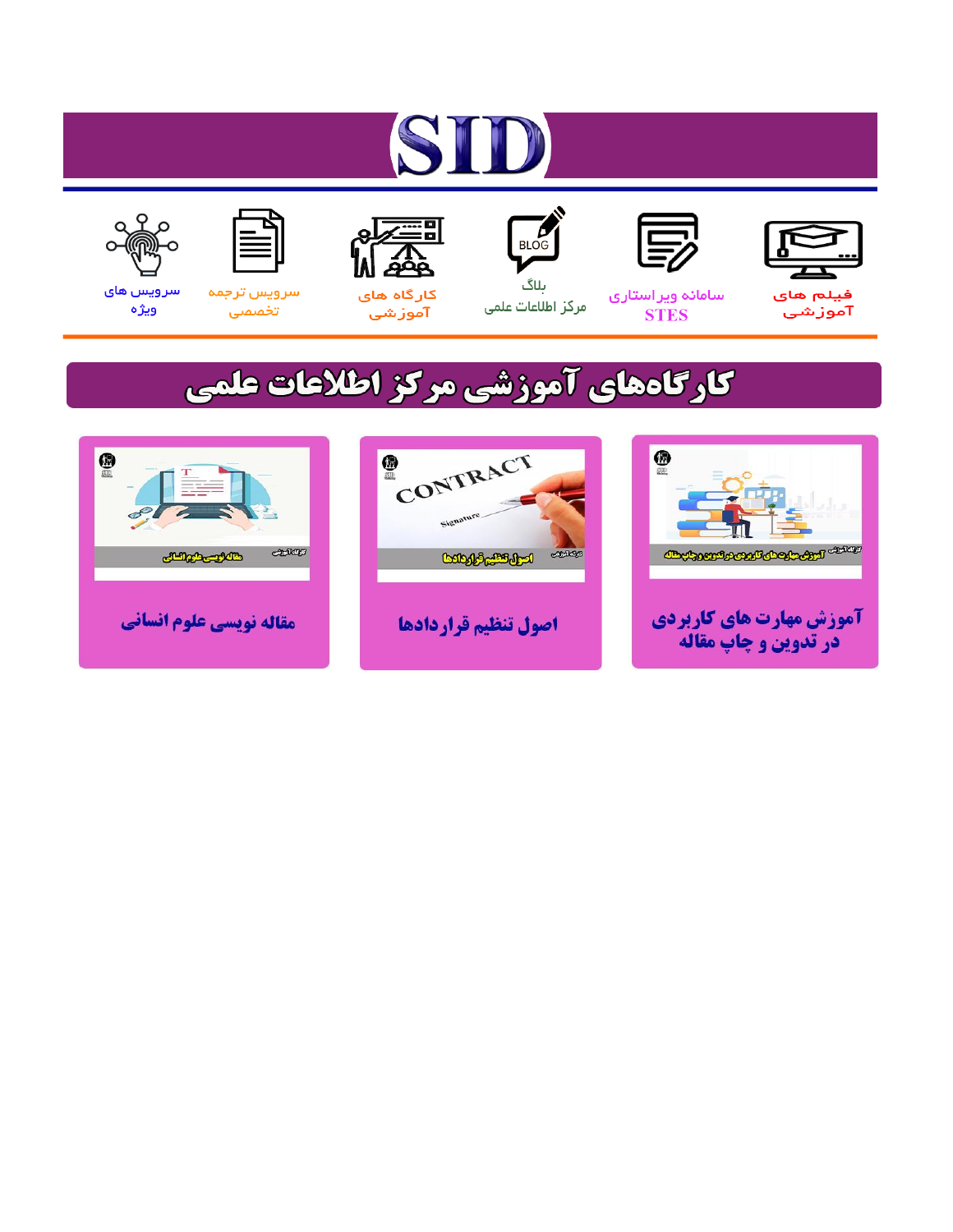هشتــمین کنــکره بین المللی و سیزدهــمین کنــکره کشــوری ارتقساء كيفيت خدمات آزمايشكاهي تشخيص بزشكي ايران The  $8^{th}$  International &  $13^{th}$  National Congress on Quality Improvement in Clinical Laboratories



### **جداسازي و تشخیص گونه هاي لیشمانیوز جلدي اصفهان به روش Realtime PCR و RFLP-PCR**

**شهرام نکوئیان 1 \* ، علی عجمی 2 ، نگین توکلی 2**

-1 اصفهان -خیابان شهید بخشی -خیابان راغب اصفهانی -فرعی 2 پ،184 -2 اصفهان -خیابان ابن سینا - معاونت بهداشتی استان اصفهان nekoeian\_sh@yahoo.com, ajamiali@yahoo.com, negintavakoli1@gmail.com

مقدمه: لیشمانیوز یک بیماري انگلی است که در اغلب نقاط جهان به خصوص مناطق گرمسیري و نیمه گرمسیري شایع می باشد و به عنوان یکی از معضلات بهداشتی ایران و بیش از 80 کشور جهان محسوب می گردد تشخیص دقیق و صحیح لیشمانیوز پوستی از اهمیت زیادي در تعیین بروز واقعی و درمان صحیح این بیماري بر خوردار است با توجه به حساسیت کمتر روش هاي معمولی پارازیتولوژیک نسبت به روش هاي ملکولی در این طرح به منظور تسریع در تشخیص بیماري و بررسی میزان دقت و صحت نتایج حاصل از لام مستقیم بیماران مشکوك به لیشمانیوز جلدي با استفاده از روش هاي RFLP-PCR و Realtime PCR Duplex بررسی گردید . مواد و روشها در این مطالعه از بیماران مشکوك به زخم سالک 5 منطقه آندمیک سالک استان اصفهان 200 اسمیر تهیه شد . اسمیر ها با رنگ گیمسا رنگ آمیزي شد. از کیت High Pure PCR Template Roche جهت استخراج DNA استفاده شد . با استفاده از پرایمرهاي L5.8S و LITSR و آنزیم HAEIII و پرایمر پروب هاي طراحی شده به ترتیبRFLP-PCR و Realtime PCR Duplex انجام شد . نتیجه نتایج سه روش میکروسکوپی ،PCR-RFLP و Duplex PCR Realtime با یکدیگر مقایسه شد . تعداد موارد مثبت در هر سه روش به ترتیب ۸۶ /(۲۰۰ 172 ) ، %90 (181/200 ) و %89.5 (179/200) بدست آمد . از 181 مورد مثبت 5 نمونه لیشمانیا ترو پیکا و مابقی نمونه ها لیشمانیا ماژور تعیین شد اختصاصیت روش Realtime PCR Taqman Duplex و روش RFLP-PCR جهت تشخیص و تفکیک لیشمانیا ماژور ولیشمانیا ترو پیکا 100 درصد مشخص شد . نتیجه گیري هر چند حساسیت روش Realtime PCR Duplex طراحی شده نسبت به روش RFLP-PCR در تشخیص موارد کم انگل مبتلا به لیشمانیوز جلدي کمتر بود اما این روش می تواند بعنوان یک تکنیک ارزشمند، حساس و سریعتر در کنار روش RFLP-PCR جهت تفکیک گونه هاي لیشمانیوز جلدي استفاده گردد .

PCR Time Real Duplex ، PCR-RFLP ،لیشمانیوز **:کلیدى واژههاى**

#### **Isolation and Identification of Species Cutaneous Leishmania by Real Time PCR and RFLP-PCR Method**

#### **Shahram Nekoeian 1 \* , Ali Ajami 2 , Negin Tavakoli 2**

1- 184 , 2avn ,Ragheb Esfahani St, Shahid Bakhshi St .Esfahan, 2- Esfahan Province Center - Ebinsina St- Esfahan

nekoeian\_sh@yahoo.com, ajamiali@yahoo.com, negintavakoli1@gmail.com

Isolation and identification of species cutaneous leishmania by Real Time PCR and RFLP-PCR method Nekoueian Sh1\*, Ajami A 1, Tavakoli N1 Molecular laboratory, Isfahan provincial health center, Isfahan University of Medical Sciences, Isfahan, Iran Background: Leishmaniasis is a parasite disease that is seen in tropical regions. This disease is a health problem in Iran and 80 countries around the world. A true diagnosis of cutaneous leishmaniasis has an important role in treatment of the disease. Regarding to low sensitivity of common parasitological methods compared molecular methods; we aimed to evaluate the results of direct smear of smears of patients suspected to cutaneous leishmaniosis using RFLP-PCR and Duplex Real Time PCR. Material and methods In this study 200 smears of skin lesion of patients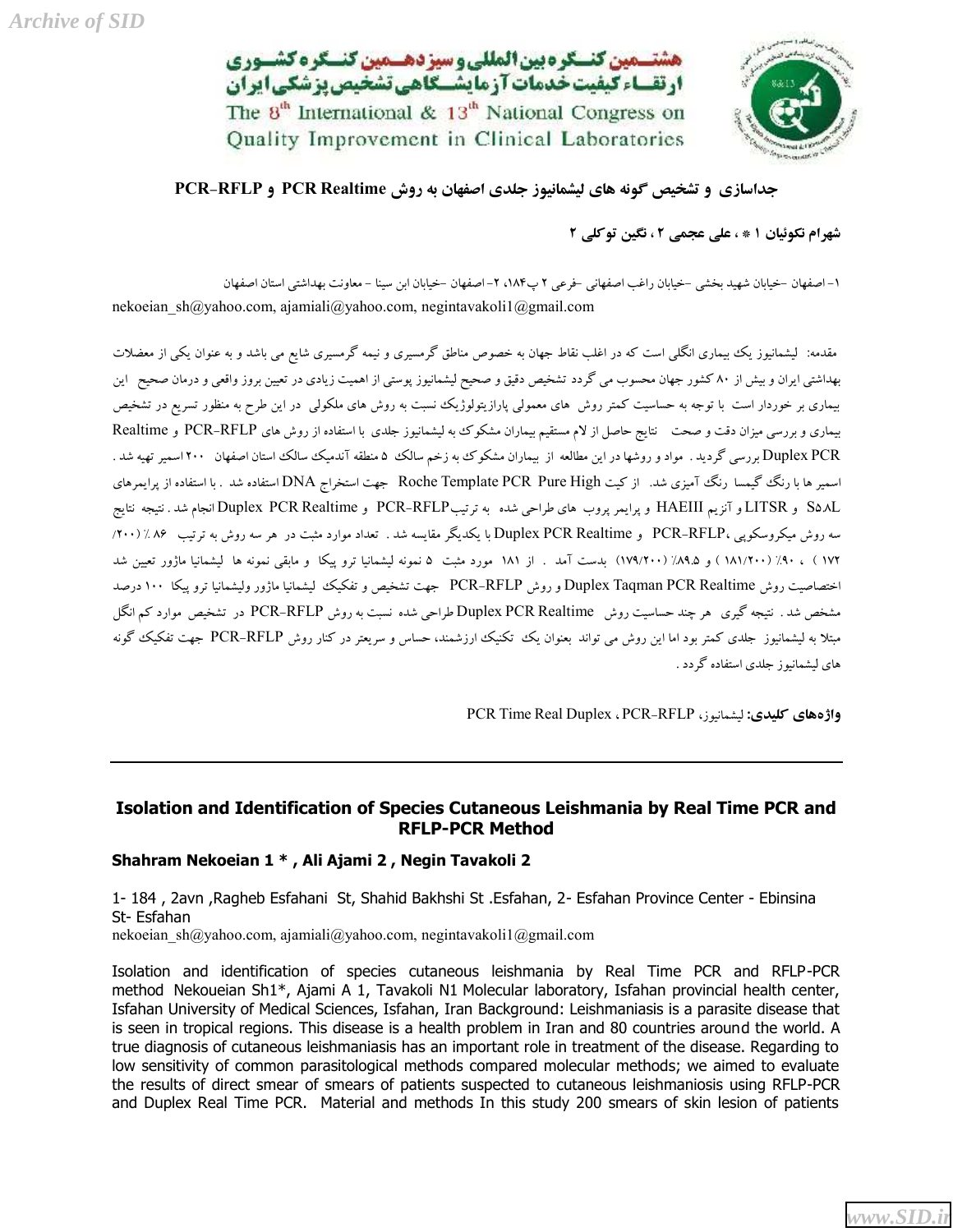



suspected to leishmaniosis frome 5 endemic regions in Isfahan province were prepared. The smears were stained with Gimsa. After DNA extraction using High pure PCR template Roche, RFLP-PCR and Duplex Real Time PCR were done with L5.8s, LTSR, HAE III enzyme and designed primer/probe respectively. Results The results of three methods in this study (microscopic, RFLP-PCR and Duplex Real Time PCR) were compared with each other. The positive results in three methods were respectively 86% (172/200), 90% (181/200), 89.5% (179/200). Of 181 positive specimens, 5 samples is L.tropica and others were L.major. The specifity of Duplex taqman Real Time PCR and RFLP-PCR is 100%. Conclusion However, the sensitivity of designed Duplex Real Time PCR in cases with low parasite was lower than RFLP-PCR, but this method can be a valuable, sensitive and fast method for diagnosis of cutaneous leishmaniosis.

**Keywords**: Leishmaniasis, RFLP-PCR, Duplex Real Time PCR